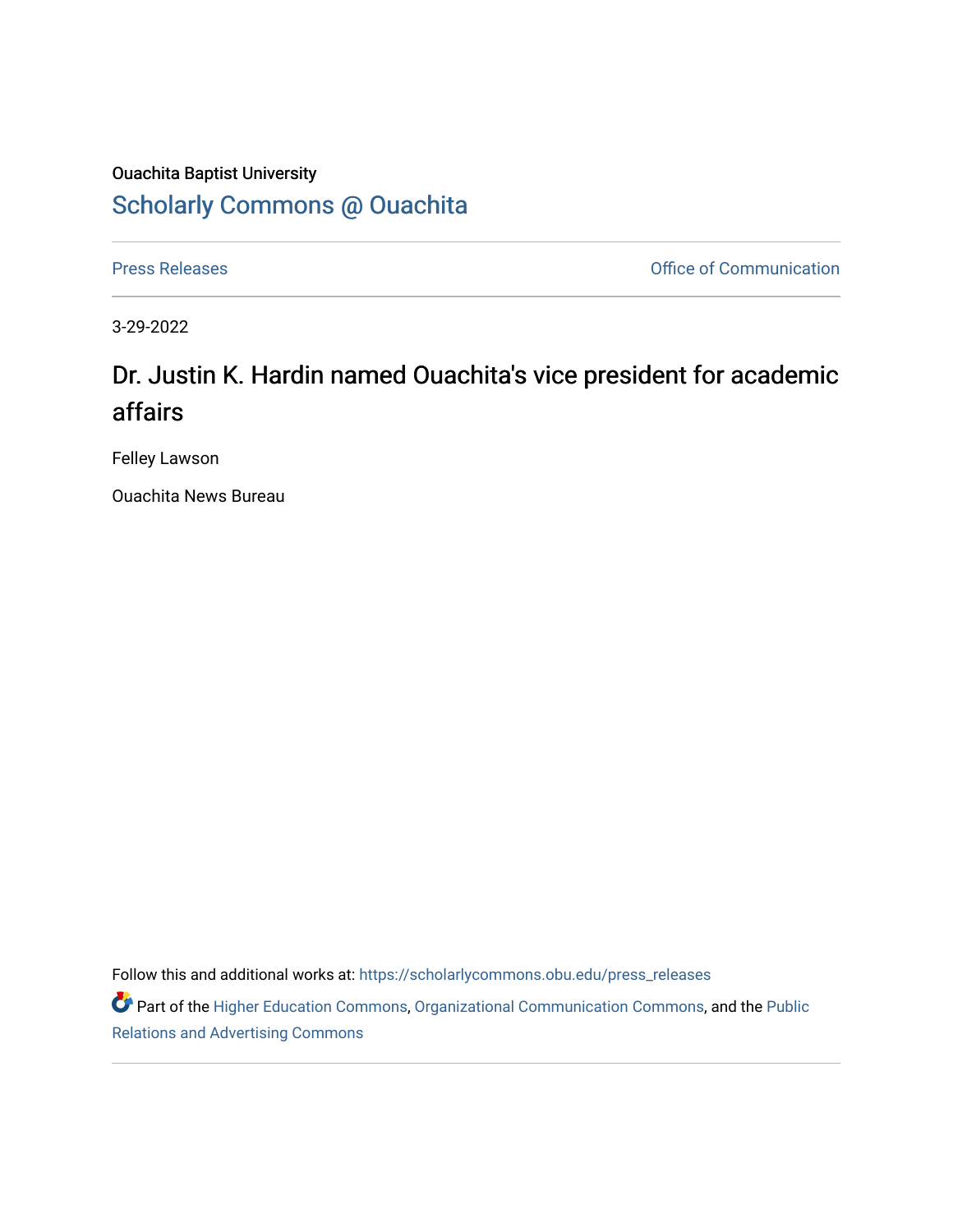# OUACHITA **BAPTIST UNIVERSI**



For immediate release **Dr. Justin K. Hardin named Ouachita's vice president for academic affairs** *By Felley Lawson* March 29, 2022 For more information, contact OBU's news bureau at [newsbureau@obu.edu](mailto:newsbureau@obu.edu) or (870) 245-5206

ARKADELPHIA, Ark.—Dr. Justin K. Hardin has been named Ouachita Baptist University's vice president for academic affairs, effective in summer 2022. He brings a strong background in teaching, scholarship and administration to his new role as the university's chief academic officer.

Hardin succeeds Dr. Stan Poole, who is returning to the classroom as fulltime professor of English after serving for 19 years as Ouachita's VPAA.

Hardin earned a Bachelor of Arts degree in history and Biblical studies from Ouachita in 1998, a Master of Divinity degree from Samford University's Beeson Divinity School in 2001 and two degrees from the University of Cambridge: a Master of Philosophy in theology in 2003 and a Doctor of Philosophy in New Testament in 2007.

He comes to Ouachita after serving for eight years at Palm Beach Atlantic University (PBA) in West Palm Beach, Fla., where he has led their flagship



*Photo 1* Dr. Justin K. Hardin (Photo by John Sizemore)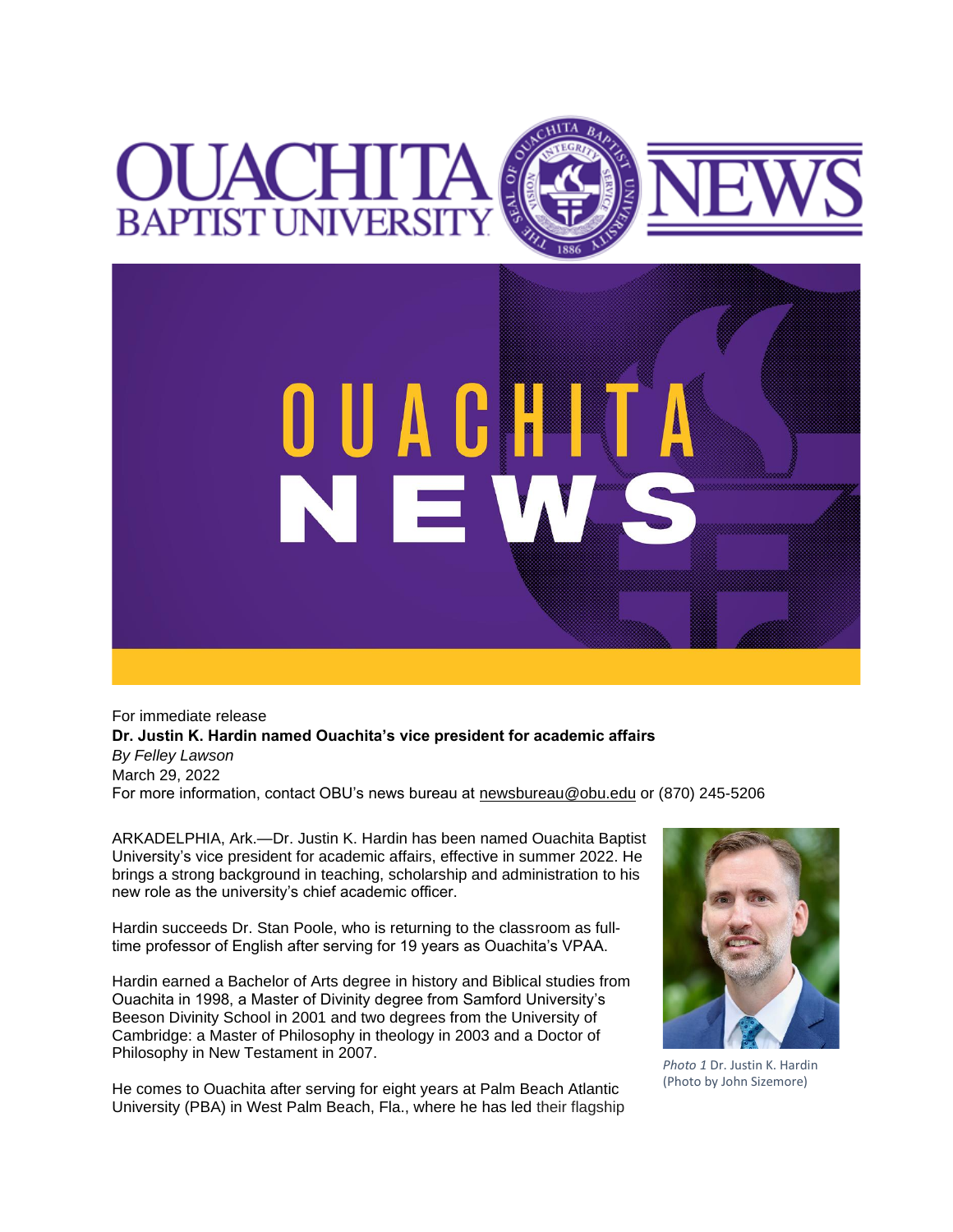and innovative Master of Divinity degree as well as broader graduate programs in the School of Ministry, including the university's only Doctor of Philosophy program. He currently serves as associate dean for graduate programs and professor of Biblical and theological studies.

PBA, founded by Florida Baptists in 1968, is a comprehensive, interdenominational, Christ-first university enrolling 3,600 students. In Hardin's leadership role at PBA, the School of Ministry added three fullyaccredited graduate degrees. PBA was one of the earliest schools in the country to adopt an accelerated ministry program, creating a pathway for students to earn Bachelor of Arts and Master of Divinity degrees in five years. During Hardin's tenure, enrollment in School of Ministry graduate programs climbed from fewer than 50 to more than 120 students. He has taught courses in New Testament and Greek at the graduate and undergraduate levels and also teaches in PBA's undergraduate honors program.

Hardin's other academic and administrative roles include serving for six years at Wycliffe Hall, the evangelical college of the University of Oxford, where he was director of studies and tutor in New Testament. He began his professional career at Oklahoma Baptist University as the Rowena Strickland Assistant Professor of Bible.

"Dr. Justin Hardin is a gifted teacher, scholar and administrator who's deeply committed to excellence in Christ-centered higher education," said Dr. Ben Sells, Ouachita's president. "He's an emerging leader in Baptist higher education who's been effective and innovative at serving students in traditional undergraduate programs as well as in graduate and online programs.

"This appointment adds to the university's momentum, including several new programs and record enrollment," Sells noted. "Hardin is another example of Ouachita attracting the next generation of leaders to extend our progress."

"As I prepare to return to Ouachita, I'm filled with joyful and humble enthusiasm," said Hardin, who will also serve as professor of biblical studies. "I look forward to advancing Ouachita's academic vision and building upon our strong Christian liberal arts tradition that Dr. Stan Poole and our outstanding faculty and deans have cultivated so well. One of my goals is therefore to build upon our momentum as we prepare a new generation of Ouachitonians, rooted in Jesus Christ, to love God and others as they serve in the fields to which God has called each of them."

A native of Henderson, Texas, Hardin received the Outstanding Student Award in Biblical Studies during his time at Ouachita, earned a 4.0 GPA, was elected president of his class all four years and was active in the Ouachita Student Foundation. Hardin said his interest in teaching and research was kindled through his selection to participate in Ouachita's chapter of the Pew Younger Scholars Society, a national program of the Pew Charitable Trust designed to foster a network of Christian scholars who intend to pursue the highest level of teaching and scholarship.

Hardin is the recipient of several academic honors, including two for teaching. Oklahoma Baptist University recognized him with the Most Promising Teacher Award in 2007; in 2012, he was selected from among more than 330 student nominations to be named Oxford University's Most Innovative Teacher in the Humanities Division.

Active in academic organizations within his field, Hardin has written several publications and given more than a dozen major conference presentations. He's writing a 250,000-word commentary on 1 Corinthians to be published by Zondervan. An ordained Southern Baptist minister, Hardin regularly teaches and preaches in local churches. He and his wife, Jill, and their family are active members of Family Church, an SBC congregation in West Palm Beach.

During his post-graduate studies in Cambridge, Hardin played basketball for the university. His interest in serving his community led him to coach youth soccer in England and Florida; he holds United States Soccer Federation (USSF) Level D1 and England Football Association (FA) Level 1 coaching licenses.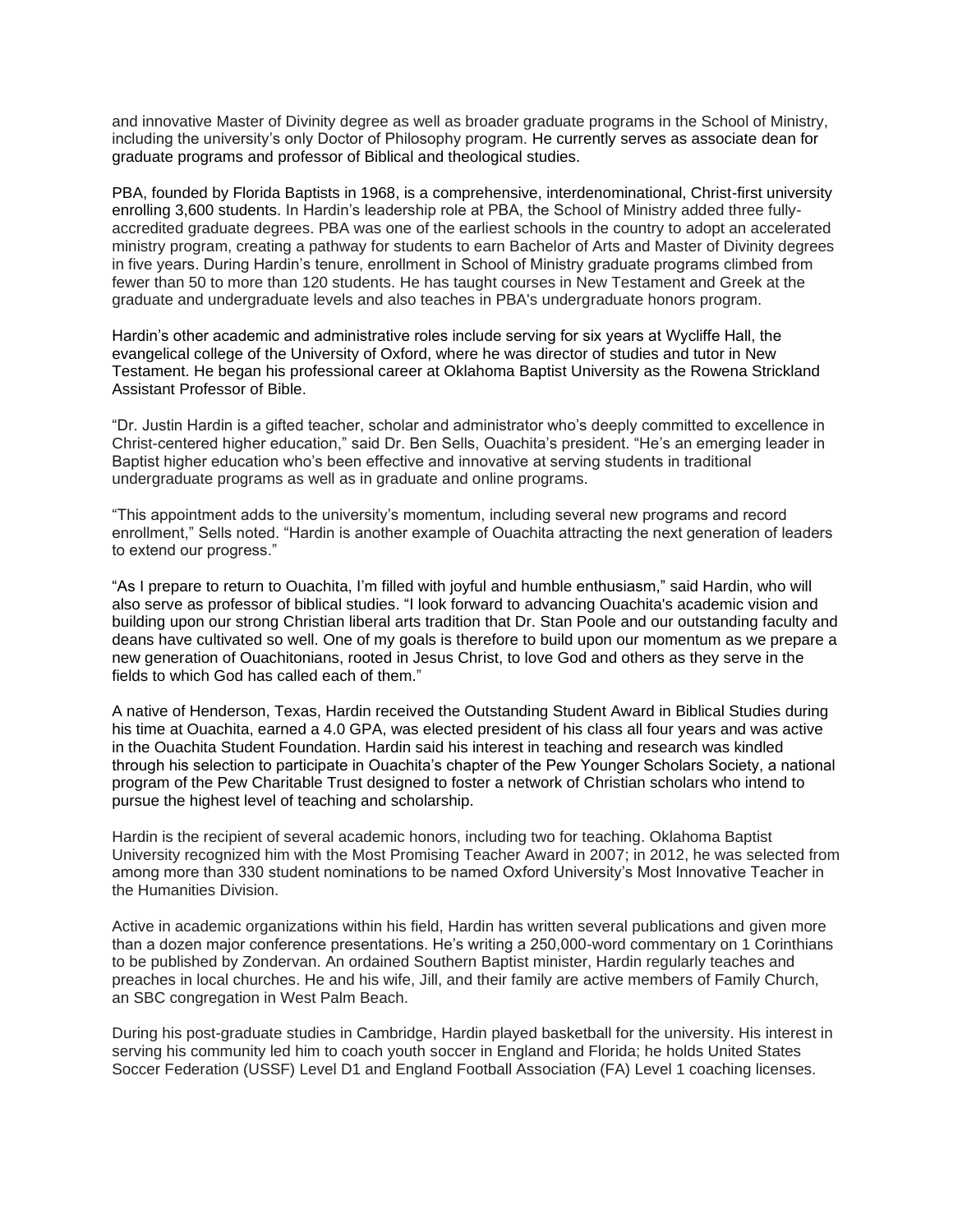Hardin was named VPAA at Ouachita following an expansive national search that yielded a large, diverse candidate pool. In fall 2021, more than 130 Ouachita faculty and staff members gave input into developing the VPAA job description. Sells then appointed and chaired a 12-member advisory committee composed of deans, faculty, staff and a student representative.

Job*fit*Matters, an executive recruiting firm specializing in searches for Christian organizations, helped identify 99 potential candidates. After a group of 23 men and women supplied materials to the committee, eight semi-finalists were selected and interviewed. Three finalists each came to campus for a day and a half of interviews.

"We were fortunate to attract a large and strong candidate pool," Sells said. "I'm grateful for colleagues on the advisory committee as well as faculty, staff and students who participated in this deeply collaborative process along with the support of the search firm."

"The campus today is a wonderful blend of legacy and looking ahead, of tradition and innovation, of past memories and future dreams," Hardin said. "I am eager to serve the Lord with all my energy and focus as Ouachita's VPAA."

Ouachita Baptist University, a private liberal arts university in Arkadelphia, Ark., is in its 136<sup>th</sup> year as a Christ-centered learning community and is ranked the No. 2 "Regional College in the South" by *U.S. News & World Report.* Learn more about the university's highly personal approach, reflected in a student/faculty ratio of 13:1, at [www.obu.edu.](https://nam12.safelinks.protection.outlook.com/?url=http%3A%2F%2Fwww.obu.edu%2F&data=04%7C01%7Cmortensona%40OBU.EDU%7C247c5fe067ac4a1dfa3e08da11b4c0ac%7C59a7df8e1953458ba12bb585f94a11d9%7C1%7C0%7C637841765279517068%7CUnknown%7CTWFpbGZsb3d8eyJWIjoiMC4wLjAwMDAiLCJQIjoiV2luMzIiLCJBTiI6Ik1haWwiLCJXVCI6Mn0%3D%7C3000&sdata=phMub24B4%2Bf1ut1pA8ld9H%2FCIb7UBuOEVwQMZLzcEpI%3D&reserved=0)

#### **WHAT OTHERS ARE SAYING**

"Justin is respected, loved and acclaimed by faculty, staff and students at Palm Beach Atlantic University. He helps lead our School of Ministry, which is our most innovative one. Our loss is Ouachita's gain." **Dr. Debra Schwinn**

*President, Palm Beach Atlantic University*

"I had heard about Justin for several years when we both landed at PBA in 2014. I saw immediately that his reputation was well-founded. For nearly a decade, I've watched him develop as a scholar, a leader and a colleague. I knew that it was only a matter of time before he became a chief academic officer and am thrilled that his calling has brought him to Ouachita at this historic and providential moment. I commend both him and the university on this outstanding, forward-looking decision."

#### **Dr. Gene Fant, Jr.**

*President, North Greenville University Former Provost, Palm Beach Atlantic University and Union University*

"Justin is a gifted teacher and scholar with broad international experience. I have known Justin for more than 20 years. I'm fully confident, as a former faculty member who knows and loves Ouachita and now as the provost at PBA, that Justin will lead by example and will bring to Arkadelphia his deep love for Christ and his commitment to academic excellence."

#### **Dr. Randy Richards**

*Provost, Palm Beach Atlantic University Former faculty member, Ouachita Baptist University*

"Knowing Justin as his pastor with children the same age, as a PBA Trustee, as a former academic administrator and as someone committed to Southern Baptist life, Justin has no ceiling on what he can lead. I can't imagine Ouachita would find a better candidate than Justin."

#### **Dr. Jimmy Scroggins**

*Lead Pastor, Family Church, West Palm Beach, Fla.*